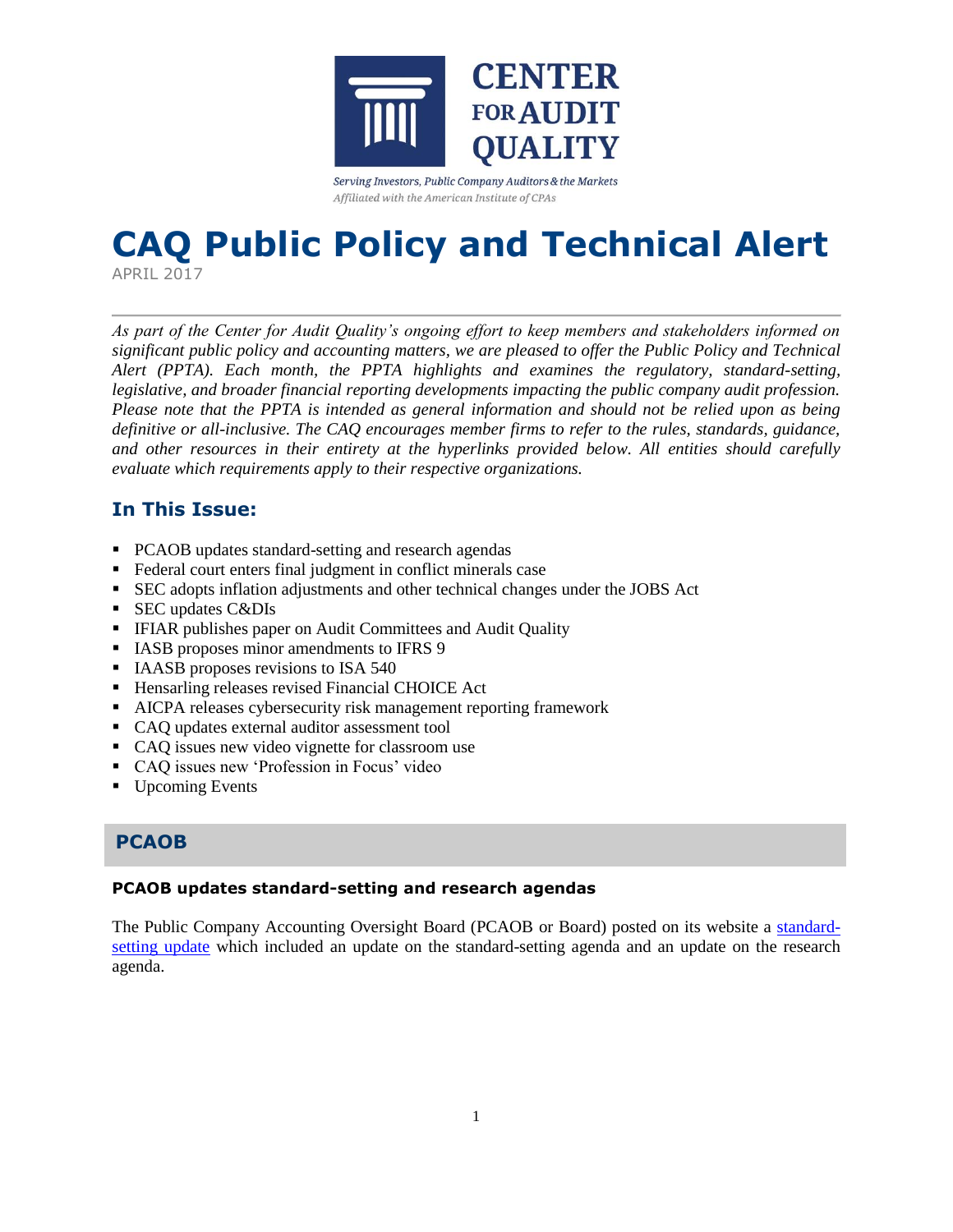The standard-setting projects include:

- *Auditor's Reporting Model*. The Board plans to adopt a final standard on the Auditor's Reporting Model in the second quarter. The PCAOB had previously planned to adopt the standard in the first quarter.
- *Auditing Accounting Estimates, Including Fair Value Measurements*. The PCAOB staff is drafting a proposal for Board consideration in the second quarter of 2017.
- *The Auditor's Use of the Work of Specialists.* The PCAOB staff is drafting a proposal for Board consideration in the second quarter of 2017.
- *Supervision of Audits Involving Other Auditors*. The PCAOB staff has analyzed comments on the proposal and is considering the discussion at the May and November 2016 Standing Advisory Group (SAG) meetings. The PCAOB staff is preparing a recommendation for the next Board action.
- *Going Concern.* The PCAOB staff plans to continue its outreach, monitoring and research activities.

The research projects include:

- Quality Control Standards, Including Assignment and Documentation of Firm Supervisory Responsibilities
- Changes in the Use of Data and Technology in the Conduct of Audits
- The Auditor's Role Regarding Other Information and Company Performance Measures, Including Non-GAAP Measures
- Auditor's Consideration of Noncompliance with Laws and Regulations

#### **SEC**

#### **Federal court enters final judgment in conflict minerals case**

On April 3, the United States District Court for the District of Columbia (Court) issued a final judgment in the litigation regarding the Securities and Exchange Commission's (SEC) [Conflict Minerals rule](https://www.sec.gov/rules/final/2012/34-67716.pdf) .The Court found that the rule violates the First Amendment by requiring regulated entities to report to the SEC and to state on their websites whether any of their products contain minerals that originated in the Democratic Republic of Congo (DRC) or an adjoining country.

In response to the ruling, the SEC's Division of Corporation Finance (Corp Fin) on April 7 released a [statement](https://www.sec.gov/news/public-statement/corpfin-updated-statement-court-decision-conflict-minerals-rule) observing that the Court left open the question of whether the description "DRC conflict free" is required by the Dodd-Frank Act or is a product of the SEC's rulemaking. Due to the uncertainty regarding how the SEC will resolve the issues raised by the Court, Corp Fin "has determined that it will not recommend enforcement action to the Commission if companies, including those that are subject to paragraph (c) of Item 1.01 of Form SD, only file disclosure under the provisions of paragraphs (a) and (b) of Item 1.01 of Form SD."

#### **SEC adopts inflation adjustments and other technical changes under the JOBS Act**

The SEC on March 31 adopted [new rules](https://www.sec.gov/rules/final/2017/33-10332.pdf) that include an inflation-adjusted threshold in the definition of "emerging growth company" (EGC) as well as amendments to adjust the dollar amounts in Regulation Crowdfunding, as required under Title I and Title III of the Jumpstart Our Business Startups (JOBS) Act. The SEC also adopted technical amendments to conform several rules and forms to amendments made to the securities laws by Title I of the JOBS Act.

The new rules became effective on April 12.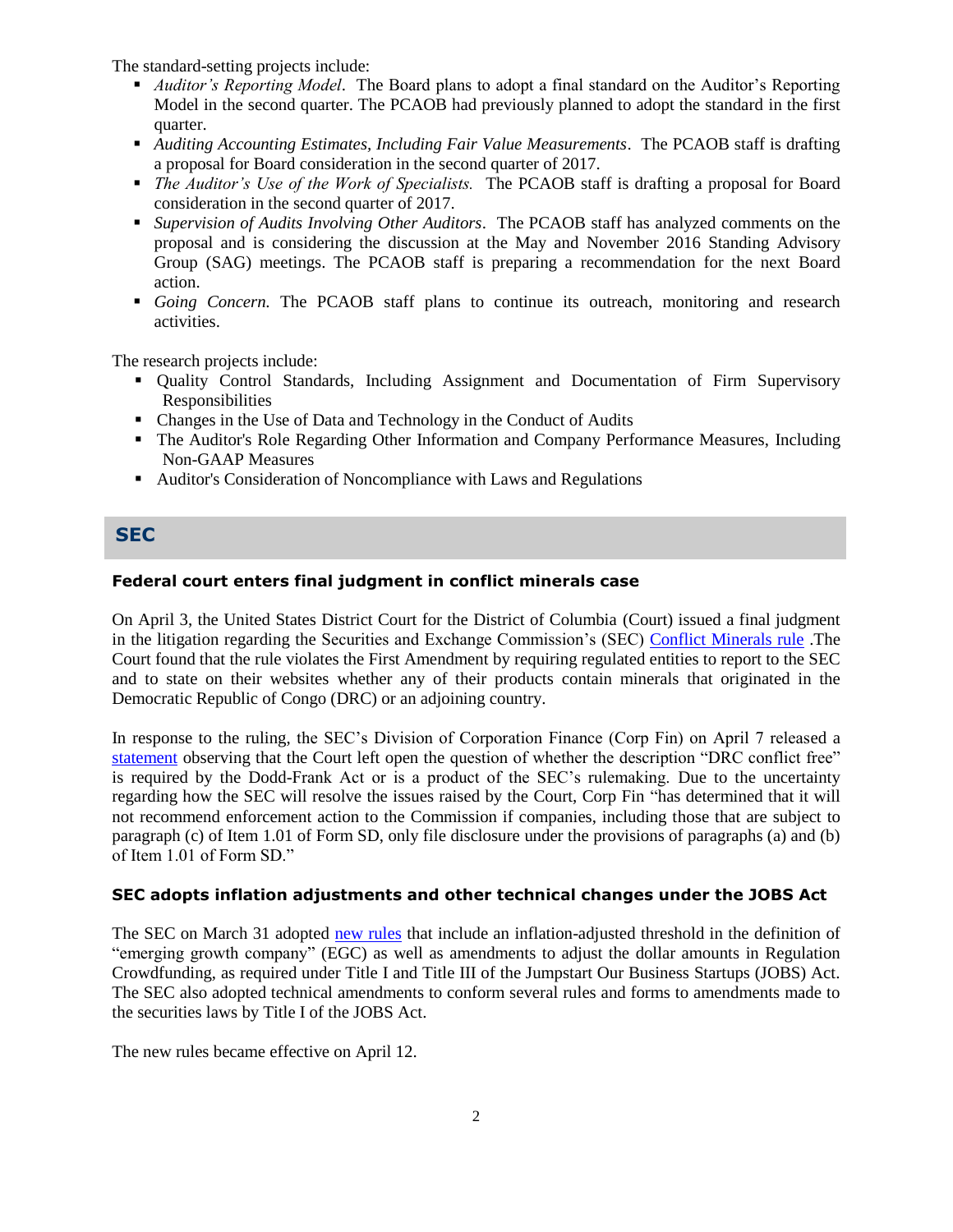#### **SEC updates C&DIs**

Corp Fin updated the following Compliance and Disclosure Interpretations (C&DIs):

- **Regulation Crowdfunding** 
	- o Rule 201: Disclosure Requirements (Updated 4/05/17)
		- [New C&DI 201.02](https://www.sec.gov/divisions/corpfin/guidance/reg-crowdfunding-interps.htm#201.02)
	- o Rule 202: Ongoing Reporting Requirements (Updated 4/05/17)
		- [New C&DI 202.01](https://www.sec.gov/divisions/corpfin/guidance/reg-crowdfunding-interps.htm#202.01)
- **Securities Act Rules – Questions and Answers of General Applicability** o Section 182. Rules 251-263 (Updated 3/31/17)
	-
	- [New C&DI 182.15](https://www.sec.gov/divisions/corpfin/guidance/securitiesactrules-interps.htm#182.15)
	- [New C&DI 182.16](https://www.sec.gov/divisions/corpfin/guidance/securitiesactrules-interps.htm#182.16)
	- [New C&DI 182.17](https://www.sec.gov/divisions/corpfin/guidance/securitiesactrules-interps.htm#182.17)
	- [New C&DI 182.18](https://www.sec.gov/divisions/corpfin/guidance/securitiesactrules-interps.htm#182.18)
	- [New C&DI 182.19](https://www.sec.gov/divisions/corpfin/guidance/securitiesactrules-interps.htm#182.19)
	- [New C&DI 182.20](https://www.sec.gov/divisions/corpfin/guidance/securitiesactrules-interps.htm#182.20)

o Section 141. Rule 147: Intrastate offers and sales (Updated 4/19/17)

- [New C&DI 141.06](https://www.sec.gov/divisions/corpfin/guidance/securitiesactrules-interps.htm#141.06)
- **Securities Act Forms**
	- o Section 128. Form 1-A (Updated 3/31/17)
		- Withdrawn [Questions 128.05, 128.06, 128.07](https://www.sec.gov/divisions/corpfin/guidance/safinterp.htm#128.05)

## **International**

#### **IFIAR publishes paper on Audit Committees and Audit Quality**

The International Forum of Independent Audit Regulators (IFIAR) published a paper, *[Audit Committees](https://www.ifiar.org/IFIAR/media/Documents/IFIARMembersArea/PlenaryMeetings/September%202012%20(London)/Final_Audit-Committees-and-Audit-Quality-Paper_07042017-clean_1.pdf)  [and Audit Quality: Trends and Possible Areas for Further Consideration](https://www.ifiar.org/IFIAR/media/Documents/IFIARMembersArea/PlenaryMeetings/September%202012%20(London)/Final_Audit-Committees-and-Audit-Quality-Paper_07042017-clean_1.pdf)*. The "paper provides information with the aim of developing a better understanding of how audit committees function under existing requirements. It also raises questions and identifies areas for further consideration that might provoke discussion among interested parties, such as investors, audit committee members, audit regulators, and policymakers."

The paper also raises questions and identifies areas for further consideration that could enhance the role of audit committees in improving audit quality, including some of the following:

- The desirability of criteria that define and determine the independence, special skills and expertise of audit committees;
- The utility of having a set of Audit Quality Indicators (AQIs) which audit committees could use to engage auditors in audit quality matters;
- Engaging shareholders in auditor selection; and
- Involving investors with audit committees as a way to incentivize audit firms to sharpen their focus on audit quality.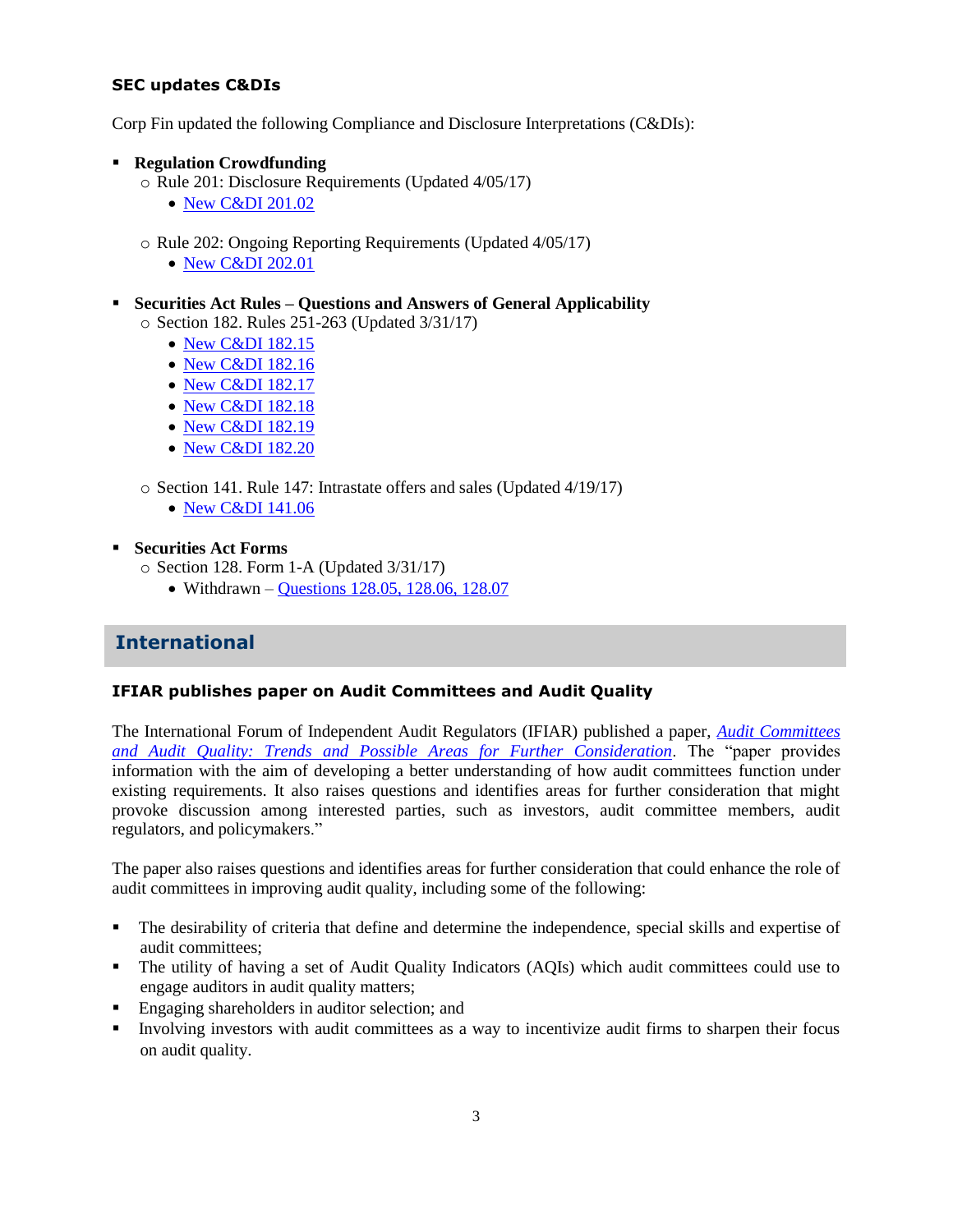#### **IASB proposes minor amendments to IFRS 9**

The International Accounting Standards Board (IASB) on April 21 [proposed minor amendments](http://www.ifrs.org/Alerts/ProjectUpdate/Pages/iasb-proposes-minor-amendments-to-ifrs-9-to-aid-implementation.aspx) to IFRS 9, *Financial Instruments*, to enable companies to measure at amortized cost certain pre-payable financial assets with so-called negative compensation. The amendments are intended to improve the usefulness of information about these financial assets that the standard requires.

The Exposure Draft, *[Prepayment Features with Negative Compensation](http://www.ifrs.org/Current-Projects/IASB-Projects/Symmetric%20Prepayment%20Options/Pages/exposure-draft-and-comment-letters.aspx) (Proposed amendments to IFRS 9)* has a comment deadline of May 24, 2017.

#### **IAASB proposes revisions to ISA 540**

The International Auditing and Assurance Standards Board (IAASB) on April 20 [proposed revisions](http://www.ifac.org/publications-resources/proposed-international-standard-auditing-540-revised-auditing-accounting) to International Standard on Auditing (ISA) 540, *Auditing Accounting Estimates and Related Disclosures*. The proposed standard:

- enhances requirements for risk assessment procedures to include specific factors related to accounting estimates, namely complexity, judgment, and estimation uncertainty;
- sets a more detailed expectation for the auditor's response to identified risks related to accounting estimates, including augmenting the auditor's application of professional skepticism; and
- is intended to be scalable regardless of the size or sector of the business or audit firm.

The deadline for submitting comments is August 1, 2017.

# **Hensarling releases revised Financial CHOICE Act U.S. Congress**

#### **Hensarling releases revised Financial CHOICE Act**

House Financial Services Committee Chair Jeb Hensarling (R-Texas) on April 19 released a [revised](https://financialservices.house.gov/uploadedfiles/choice_2.0_discussion_draft.pdf)  [version of his Financial CHOICE Act.](https://financialservices.house.gov/uploadedfiles/choice_2.0_discussion_draft.pdf) The bill would revise or repeal much of the Dodd-Frank Act.

Sections of the bill that are of particular relevance for the public company audit profession include:

- Sec. 411 which would exempt emerging growth companies (EGCs) from having to use XBRL for financial statements and other periodic reporting required to be filed with the SEC under the securities laws. Issuers with total annual gross revenues of less than \$250 million would be temporarily exempt.
- Sec. 441 which would amend Section 404 of the Sarbanes-Oxley Act to temporarily exempt EGCs and low-revenue issuers under certain conditions.
- Sec. 482 which would require proxy advisory firms to register with the SEC and to file, at intervals determined by the SEC, such financial statements, certified (if required by the SEC) by an independent public auditor, as the SEC may prescribe as necessary or appropriate in the public interest or for the protection of investors.
- Sec. 832 which would require the PCAOB to make available any information requested by the House Financial Services Committee or Senate Banking Committee. Confidential or privileged information would remain confidential and privileged.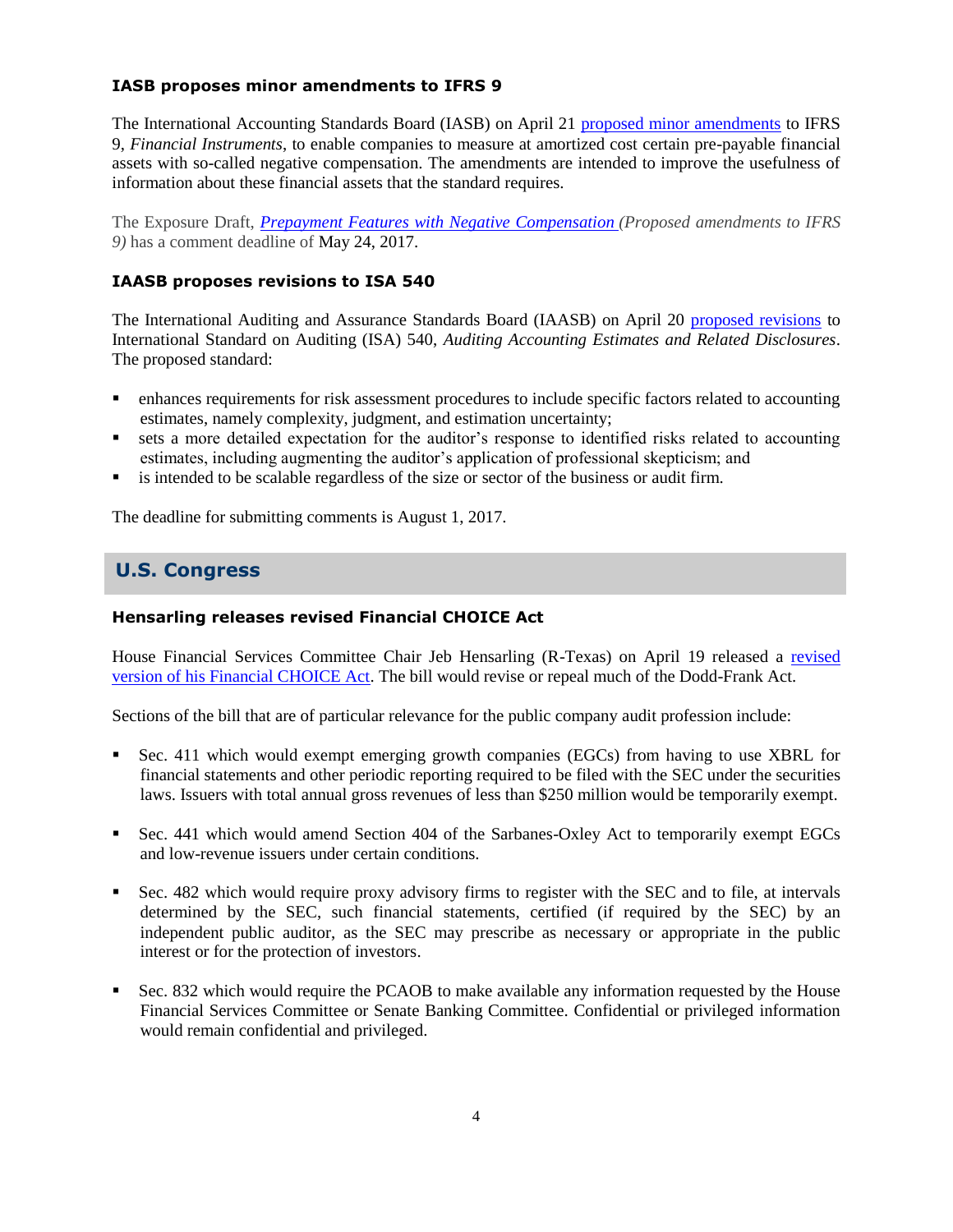- Sec. 833 which would abolish the PCAOB's Investor Advisory Group.
- Sec. 847 which would amend Section 404(c) of the Sarbanes-Oxley Act to exempt issuers with a market capitalization of less than \$500 million, and issuers that are depository institutions with assets of less than \$1 billion, from an internal control evaluation as prescribed by Section 404(b).

## **Other Developments**

#### **AICPA releases cybersecurity risk management reporting framework**

On April 26, the American Institute of CPAs (AICPA) released a market-driven, flexible and voluntary [cybersecurity risk management reporting framework.](http://www.aicpa.org/press/pressreleases/2017/pages/aicpa-unveils-cybersecurity-risk-management-reporting-framework.aspx) The framework will enable all organizations – in industries worldwide – to take a proactive and agile approach to cybersecurity risk management and to communicate on those activities with stakeholders. The release included two resources that support reporting under the framework:

- Description criteria For use by management in explaining its cybersecurity risk management program in a consistent manner and for use by CPAs to report on management's description.
- Control criteria Used by CPAs providing advisory or attestation services to evaluate and report on the effectiveness of the controls within a client's program.

A third resource for CPAs will be available in May:

 Attest guide – This guidance, *Reporting on an Entity's Cybersecurity Risk Management Program and Controls*, will assist CPAs engaged to examine and report on an entity's cybersecurity risk management program.

# **CAQ Updates**

#### **CAQ updates external auditor assessment tool**

The CAQ, in partnership with the Audit Committee Collaboration, on April 18 released an updated version of its *[External Auditor Assessment Tool](http://thecaq.org/external-auditor-assessment-tool-reference-us-audit-committees-0)*. The publication is designed to assist audit committees in carrying out their responsibilities of appointing, overseeing, and determining compensation for the external auditor. The tool contains sample questions to help audit committees in three specific areas:

- Quality of services and sufficiency of resources provided by the auditor;
- Quality of communication and interaction with the auditor; and
- Auditor's independence, objectivity, and professional skepticism.

As a companion to the tool, the CAQ has produced a [new video](http://thecaq.org/external-auditor-assessment-tool-0) that brings this resource to life through interviews with leading audit committee chairs discussing the importance of the assessment process, as well as how they put the tool to work.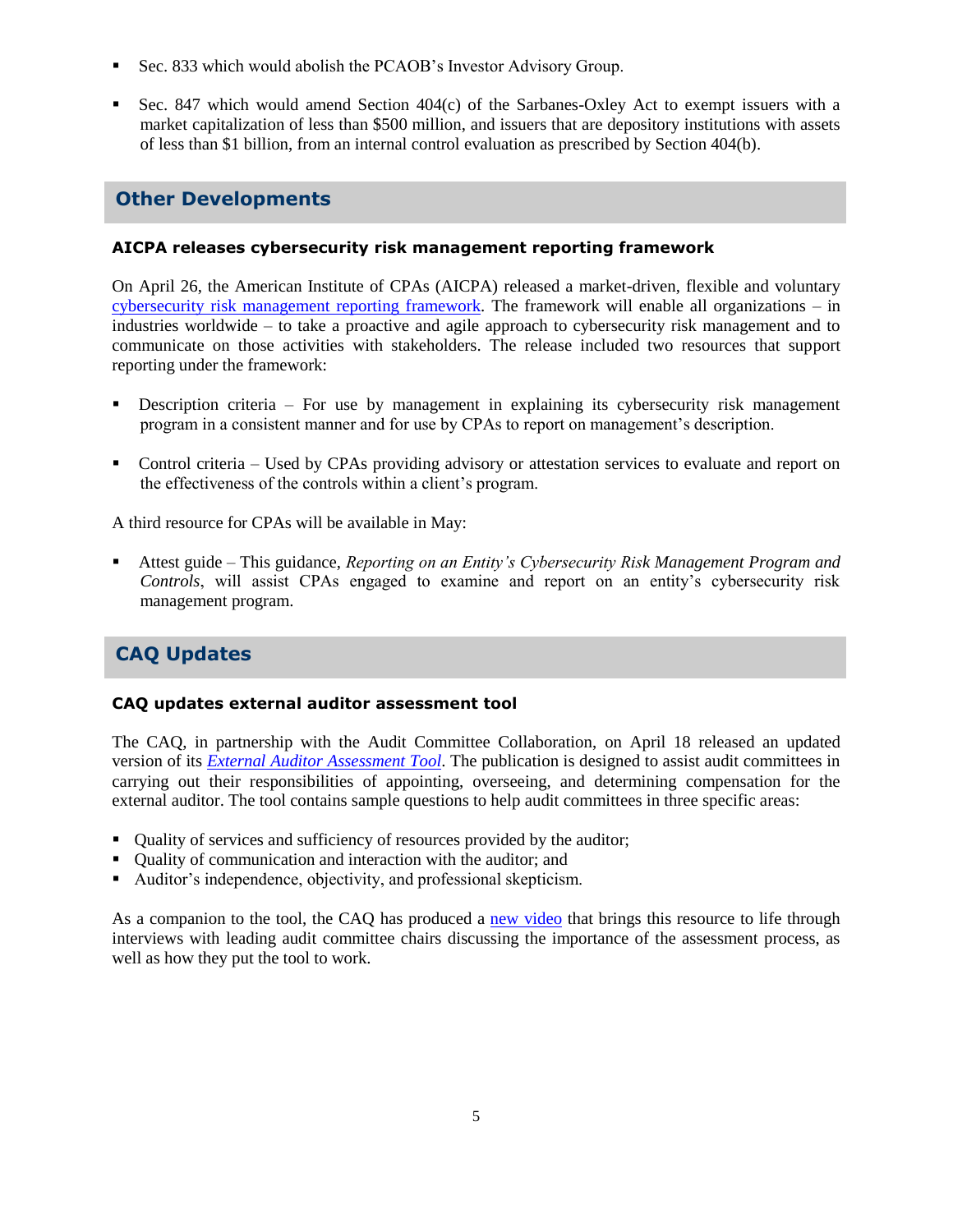#### **CAQ issues new video vignette for classroom use**

The CAQ posted on its website a [new video vignette](http://www.thecaq.org/video-vignettes-classroom-and-training-resources) for classroom use that provides insights into the types of conversations that occur between audit team members, auditors, and preparers.

In Video Vignette 3, "Auditing Is a People Business," the audit team has identified a potential error – the marketing expenses are below what the team would have expected. The company's earnings call is only a few days away, and the senior manager wants to get the issue resolved quickly. The video illustrates two different approaches that the audit team could employ to uncover the source of the discrepancy, each ending in very different ways.

#### **CAQ issues new 'Profession in Focus' video**

The CAQ issued one new episode of its online video series, *Profession in Focus*:

 [Episode 44](https://www.youtube.com/watch?v=uEpbkA2VPTU&feature=youtu.be) features Peter Gleason, President and CEO of the National Association of Corporate Directors (NACD). Gleason discusses the top issues facing corporate boards, including implications of global economic uncertainty, the ever-present threat of industry disruption, and the evolving challenge of cybersecurity. He also offers insights on the phenomenon of "short-termism" and how directors can work to align short-term and long-term objectives.

## **Upcoming Events**

#### **May 8-10**

AICPA Employee Benefit Plans Conference, Nashville, TN [\(Link\)](http://www.aicpastore.com/EmployeeBenefitPlans/aicpa-employee-benefit-plans-conference/PRDOVR~PC-EMPBEN/PC-EMPBEN.jsp)

#### **May 10**

SEC-NYU Dialogue on Securities Market Regulation, New York, NY [\(Link\)](https://www.sec.gov/dera/announcement/deraevent-051017reviving-us-ipo-market-0)

#### **May 15-19**

IASB Board Meeting, London, UK [\(Link\)](http://www.ifrs.org/Meetings/Pages/IASB-Meeting-May-2017.aspx)

#### **May 19**

PCAOB Forum on Auditing in the Small Business Environment, Los Angeles, CA [\(Link\)](https://pcaobus.org/News/Events/Pages/05192017-Small-Business-Forum-Los-Angeles.aspx)

#### **May 21-24**

CFA Institute Annual Conference, Philadelphia, PA [\(Link\)](https://www.cfainstitute.org/learning/events/Pages/05212017_121269.aspx)

#### **May 24-25**

PCAOB Standing Advisory Group Meeting, Washington, DC [\(Link\)](https://pcaobus.org/News/Events/Pages/SAG-meeting-May-2017.aspx)

#### **June 6-8**

National Association of State Boards of Accountancy Western Regional Meeting, Coeur d'Alene, ID [\(Link\)](https://www.nasba.org/blog/2011/01/26/2017westernregional/)

#### **June 12-14**

AICPA National Advanced Accounting and Auditing Technical Symposium, Las Vegas, NV [\(Link\)](http://www.aicpastore.com/AST/Main/CPA2BIZ_Primary/AuditAttest/PRDOVR~PC-NAA/PC-NAA.jsp)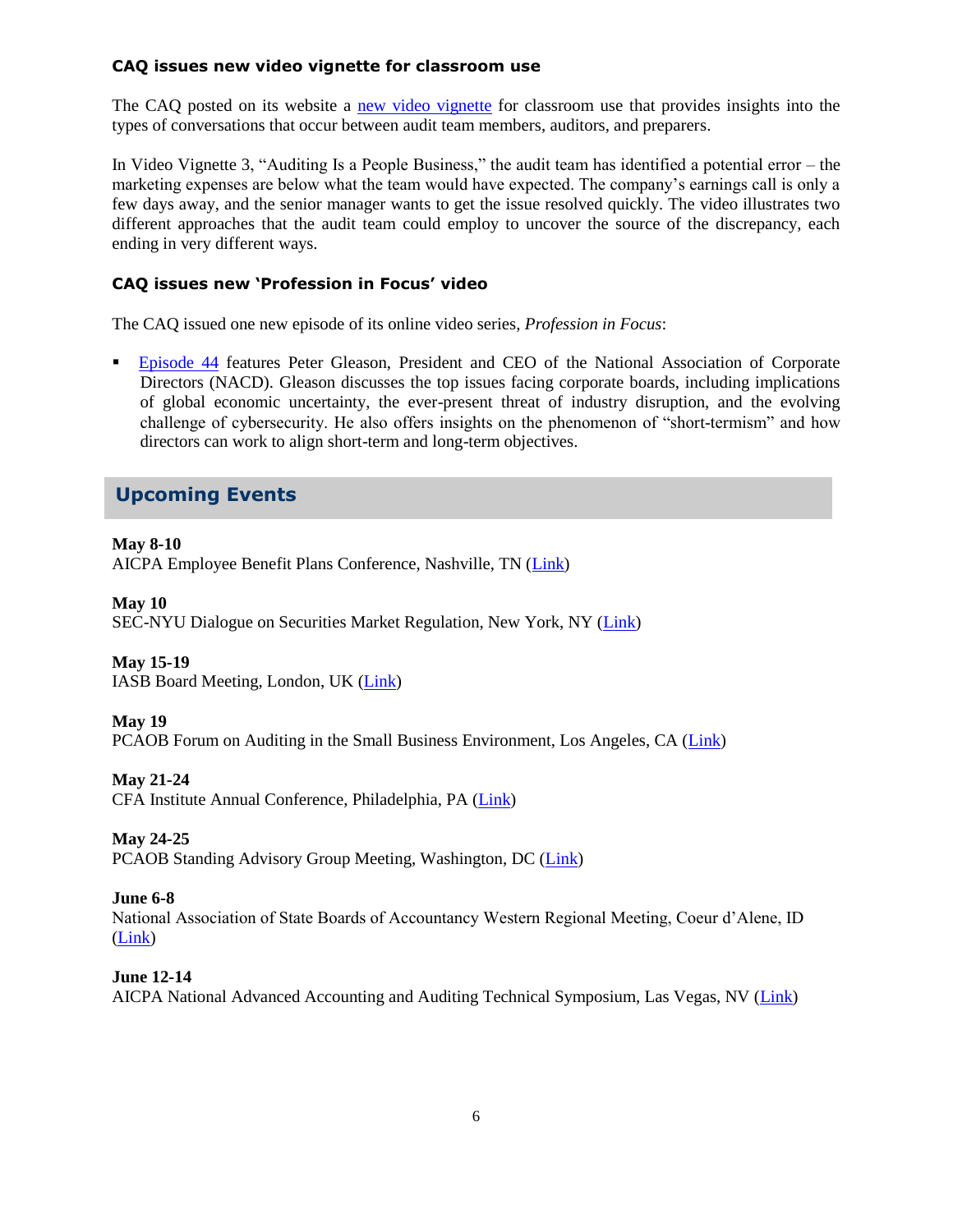**June 18-23** ACFE Global Fraud Conference, Nashville, TN [\(Link\)](http://www.fraudconference.com/)

**June 19-23** IAASB Meeting, New York, NY [\(Link\)](http://www.iaasb.org/meetings/new-york-usa-15)

**June 19-23** IASB Board Meeting, London, UK [\(Link\)](http://www.ifrs.org/Meetings/Pages/IASB-Meeting-June-2017.aspx)

**June 27-28** FEI 2017 Accounting Change for Financial Leaders Conference, Philadelphia, PA [\(Link\)](https://www.financialexecutives.org/Events/Conferences/Accounting-Changes-Everything-You-Need-to-Know.aspx)

**June 27-29** National Association of State Boards of Accountancy Eastern Regional Meeting, Newport, RI [\(Link\)](https://www.nasba.org/blog/2011/01/26/2017easternregional/)

**June 28-July 1** Society for Corporate Governance Professionals National Conference, San Francisco, CA [\(Link\)](http://www.societycorpgov.org/governanceprofessionals/events/eventdescription?CalendarEventKey=851a8b9c-fb04-4269-8b94-9b7e9fd7b46c&EventTypeKey=9e2ded4f-5bc1-4948-9fce-5d6e00640a66&Home=/governanceprofessionals/events/calendar)

**July 11-13** International Corporate Governance Network Annual Conference, Kuala Lumpur, Malaysia [\(Link\)](https://www.icgn.org/events/icgn-annual-conference-2017-kuala-lumpur)

**July 20** PCAOB Forum on Auditing in the Small Business Environment, New York, NY [\(Link\)](https://pcaobus.org/News/Events/Pages/07202017-Small-Business-Forum-New-York.aspx)

**August 5-9** American Accounting Association Annual Meeting, San Diego, CA [\(Link\)](http://aaahq.org/Meetings/2017/Annual-Meeting)

**September 18-22** IAASB Meeting, New York, NY [\(Link\)](http://www.iaasb.org/meetings/new-york-usa-16)

**September 24-27** Investment Company Institute Tax and Accounting Conference, San Antonio, TX [\(Link\)](https://www.ici.org/events)

**October 29-November 1** National Association of State Boards of Accountancy Annual Meeting, New York, NY [\(Link\)](https://www.nasba.org/blog/2011/01/25/annualmeeting2017/)

**November 6-8** AICPA Oil & Gas Conference, Denver, CO [\(Link\)](http://www.aicpastore.com/ManagementAccounting/aicpa-oil---gas-conference/PRDOVR~PC-OIL/PC-OIL.jsp)

**November 13-14** FEI Current Financial Reporting Issues Conference, New York, NY [\(Link\)](https://www.financialexecutives.org/Events/Conferences/Current-Financial-Reporting-Issues-Conference-Nove.aspx)

**November 29-30** PCAOB Standing Advisory Group Meeting, Washington, DC [\(Link\)](https://pcaobus.org/News/Events/Pages/SAG-meeting-Nov-2017.aspx)

**December 4-6** AICPA Conference on Current SEC and PCAOB Developments, New York, NY [\(Link\)](http://www.aicpastore.com/InternationalAccounting/aicpa-conference-on-current-sec-and-pcaob-developm/PRDOVR~PC-SECNY/PC-SECNY.jsp)

**December 11-15** IAASB Meeting, New York, NY [\(Link\)](http://www.iaasb.org/meetings/new-york-usa-17)